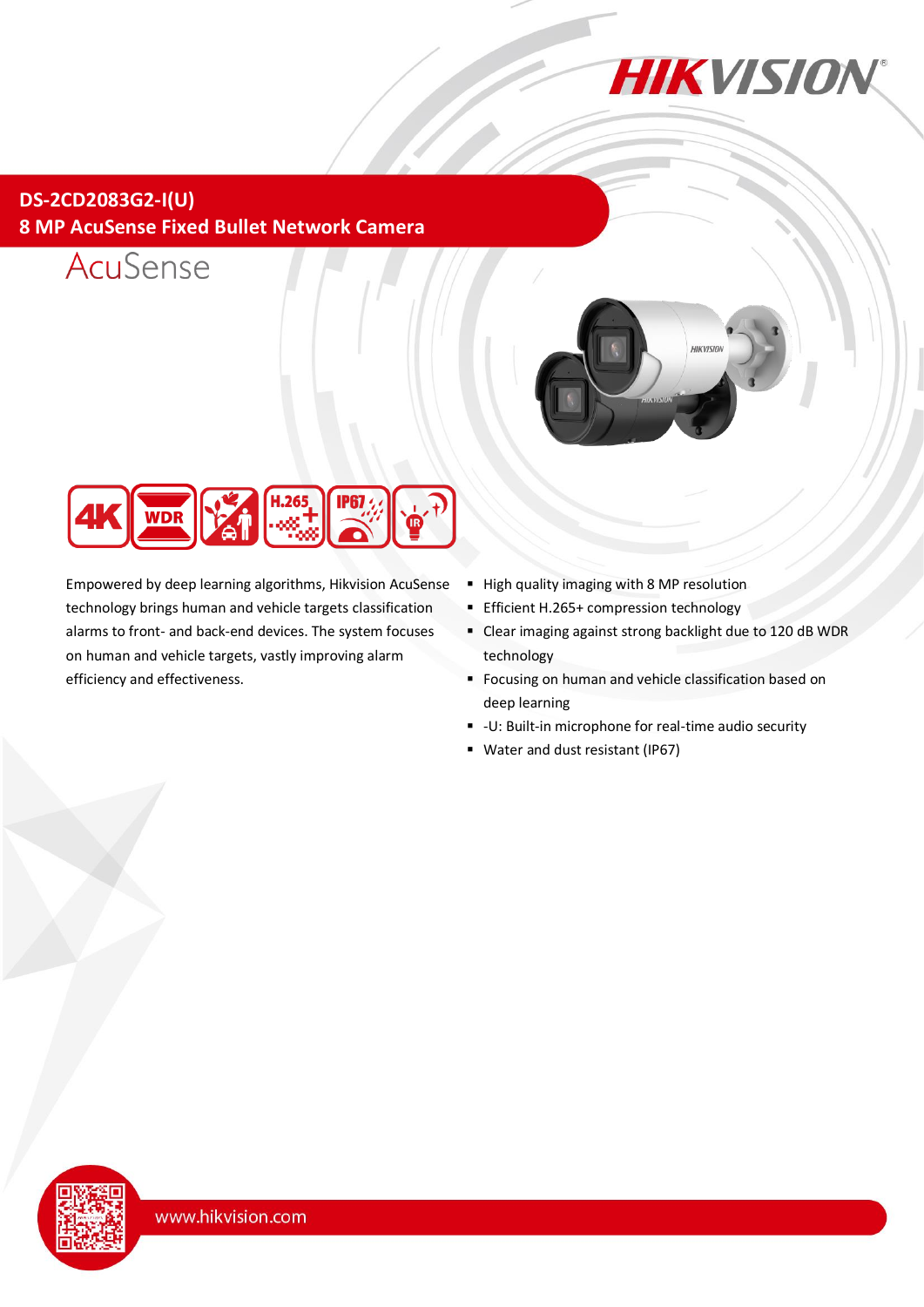

# **Specification**

| Camera                        |                                                                  |  |
|-------------------------------|------------------------------------------------------------------|--|
| <b>Image Sensor</b>           | 1/2.8" Progressive Scan CMOS                                     |  |
| Min. Illumination             | Color: 0.005 Lux @ (F1.6, AGC ON), B/W: 0 Lux with IR            |  |
| Shutter Speed                 | 1/3 s to 1/100,000 s                                             |  |
| Slow Shutter                  | Yes                                                              |  |
| P/N                           | P/N                                                              |  |
| Wide Dynamic Range            | 120 dB                                                           |  |
| Day & Night                   | IR cut filter                                                    |  |
| Angle Adjustment              | Pan: 0° to 360°, tilt: 0° to 90°, rotate: 0° to 360°             |  |
| Lens                          |                                                                  |  |
| Lens Type                     | Fixed focal lens, 2.8, 4, and 6 mm optional                      |  |
| Focal Length & FOV            | 2.8 mm, horizontal FOV 107°, vertical FOV 57°, diagonal FOV 128° |  |
|                               | 4 mm, horizontal FOV 87°, vertical FOV 46°, diagonal FOV 105°    |  |
|                               | 6 mm, horizontal FOV 54°, vertical FOV 29°, diagonal FOV 63°     |  |
| Lens Mount                    | M12                                                              |  |
| Iris Type                     | Fixed                                                            |  |
| Aperture                      | F1.6                                                             |  |
| <b>DORI</b>                   |                                                                  |  |
|                               | 2.8 mm: D: 88 m, O: 35 m, R: 17 m, I: 9 m                        |  |
| <b>DORI</b>                   | 4 mm: D: 108 m, O: 43 m, R: 22 m, I: 11 m                        |  |
|                               | 6 mm: D: 177 m, O: 70 m, R: 35 m, I: 18 m                        |  |
| <b>Illuminator</b>            |                                                                  |  |
| Supplement Light Type         | IR                                                               |  |
| <b>Smart Supplement Light</b> | Yes                                                              |  |
| IR Wavelength                 | 850 nm                                                           |  |
| IR Range                      | Up to 40 m                                                       |  |
| <b>Video</b>                  |                                                                  |  |
| Max. Resolution               | $3840 \times 2160$                                               |  |
| Main Stream                   | 50 Hz: 20 fps (3840 × 2160)                                      |  |
|                               | 25 fps (3200 × 1800, 2688 × 1520, 1920 × 1080, 1280 × 720)       |  |
|                               | 60 Hz: 20 fps (3840 × 2160)                                      |  |
|                               | 30 fps (3200 × 1800, 2688 × 1520, 1920 × 1080, 1280 × 720)       |  |
| Sub-Stream                    | 50 Hz: 25 fps (640 × 480, 640 × 360)                             |  |
|                               | 60 Hz: 30 fps (640 × 480, 640 × 360)                             |  |
|                               | 50 Hz: 10 fps (1920 × 1080, 1280 × 720, 640 × 480, 640 × 360)    |  |
| <b>Third Stream</b>           | 60 Hz: 10 fps (1920 × 1080, 1280 × 720, 640 × 480, 640 × 360)    |  |
|                               | *Third stream is supported under certain settings.               |  |
|                               | Main stream: H.265/H.264/H.264+/H.265+                           |  |
|                               | Sub-stream: H.265/H.264/MJPEG                                    |  |
|                               |                                                                  |  |
| Video Compression             | Third stream: H.265/H.264                                        |  |
|                               | *Third stream is supported under certain settings.               |  |
| Video Bit Rate<br>H.264 Type  | 32 Kbps to 16 Mbps<br>Baseline Profile/Main Profile/High Profile |  |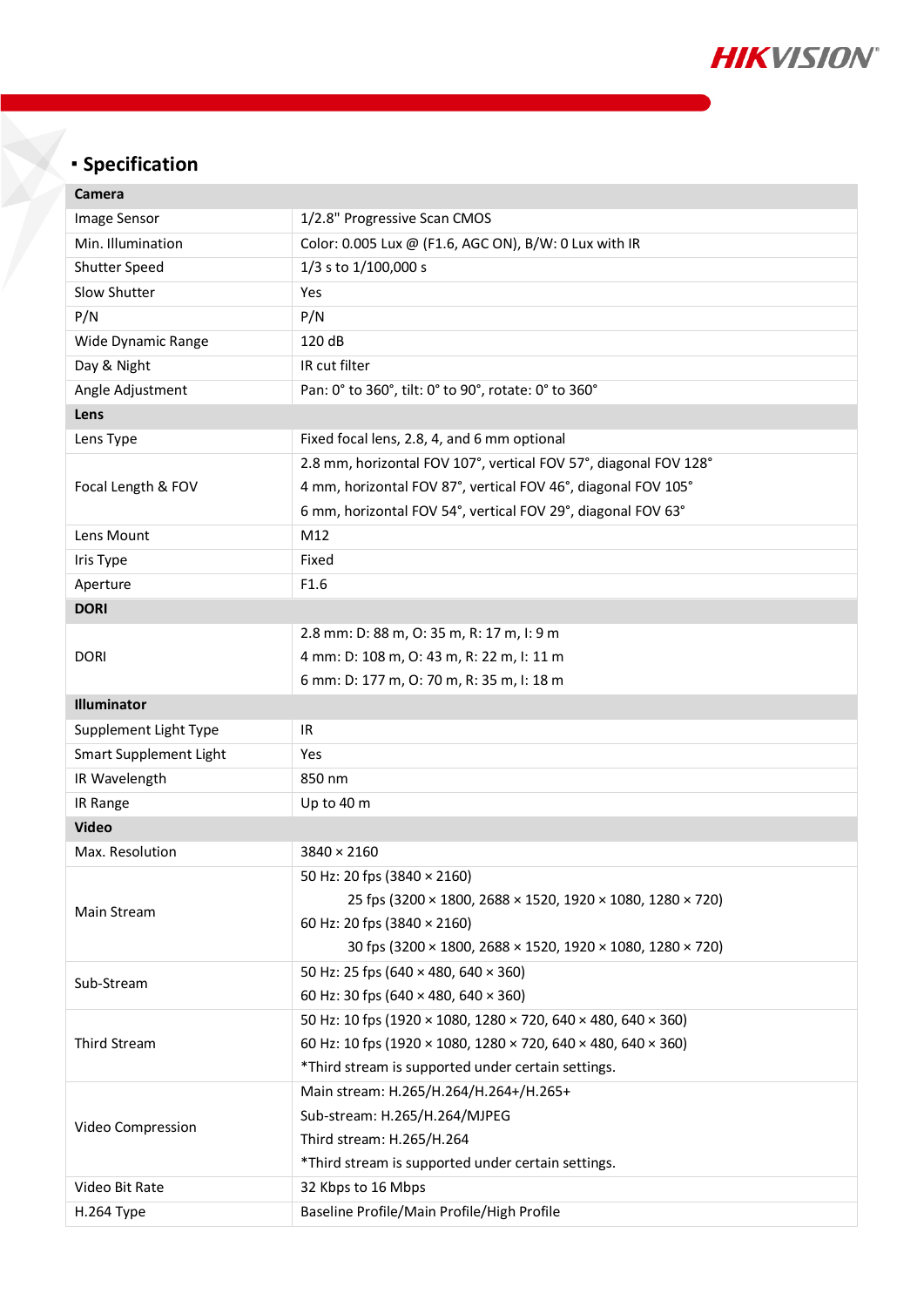

| H.265 Type                         | Main Profile                                                                                                                                      |
|------------------------------------|---------------------------------------------------------------------------------------------------------------------------------------------------|
| $H.264+$                           | Main stream supports                                                                                                                              |
| $H.265+$                           | Main stream supports                                                                                                                              |
| <b>Bit Rate Control</b>            | CBR/VBR                                                                                                                                           |
| Scalable Video Coding (SVC)        | H.264 and H.265 encoding                                                                                                                          |
| Region of Interest (ROI)           | 1 fixed region for main stream and sub-stream                                                                                                     |
| <b>Audio</b>                       |                                                                                                                                                   |
| Audio Compression                  | -U: G.711ulaw/G.711alaw/G.722.1/G.726/MP2L2/PCM/MP3/AAC                                                                                           |
| Audio Bit Rate                     | -U: 64 Kbps (G.711ulaw/G.711alaw)/16 Kbps (G.722.1)/16 Kbps (G.726)/16 Kbps to 64                                                                 |
|                                    | Kbps (AAC)/32 to 192 Kbps (MP2L2)/8 to 320 Kbps (MP3)                                                                                             |
| Audio Sampling Rate                | -U: 8 kHz/16 kHz/32 kHz/44.1 kHz/48 kHz                                                                                                           |
| <b>Environment Noise Filtering</b> | -U: Yes                                                                                                                                           |
| <b>Network</b>                     |                                                                                                                                                   |
| Protocols                          | TCP/IP, ICMP, HTTP, HTTPS, FTP, DHCP, DNS, DDNS, RTP, RTSP, NTP, UPnP, SMTP,<br>IGMP, 802.1X, QoS, IPv4, IPv6, UDP, Bonjour, SSL/TLS, PPPoE, SNMP |
| Simultaneous Live View             | Up to 6 channels                                                                                                                                  |
| API                                | Open Network Video Interface (Profile S, Profile G), ISAPI, SDK                                                                                   |
| User/Host                          | Up to 32 users. 3 user levels: administrator, operator and user                                                                                   |
|                                    | Password protection, complicated password, HTTPS encryption, IP address filter,                                                                   |
| Security                           | Security Audit Log, basic and digest authentication for HTTP/HTTPS, TLS 1.1/1.2, WSSE                                                             |
|                                    | and digest authentication for Open Network Video Interface                                                                                        |
| Network Storage                    | NAS (NFS, SMB/CIFS), auto network replenishment (ANR)                                                                                             |
| Client                             | iVMS-4200, Hik-Connect, Hik-Central                                                                                                               |
|                                    | Plug-in required live view: IE 10, IE 11                                                                                                          |
| Web Browser                        | Plug-in free live view : Chrome 57.0+, Firefox 52.0+                                                                                              |
|                                    | Local service: Chrome 57.0+, Firefox 52.0+                                                                                                        |
| Image                              |                                                                                                                                                   |
| Image Parameters Switch            | Yes                                                                                                                                               |
|                                    | Rotate, mirror, privacy mask, saturation, brightness, contrast, sharpness, gain, white                                                            |
| Image Settings                     | balance adjustable by client software or web browser                                                                                              |
| Day/Night Switch                   | Day, Night, Auto, Schedule                                                                                                                        |
| Image Enhancement                  | BLC, HLC, 3D DNR                                                                                                                                  |
| SNR                                | $\geq$ 52 dB                                                                                                                                      |
| Interface                          |                                                                                                                                                   |
| Ethernet Interface                 | 1 RJ45 10 M/100 M self-adaptive Ethernet port                                                                                                     |
| On-Board Storage                   | Built-in memory card slot, support microSD card, up to 256 GB                                                                                     |
| Built-in Microphone                | -U: Yes                                                                                                                                           |
| Hardware Reset                     | Yes                                                                                                                                               |
| Event                              |                                                                                                                                                   |
|                                    |                                                                                                                                                   |
| <b>Basic Event</b>                 | Motion detection (human and vehicle targets classification), video tampering alarm,<br>exception                                                  |
| <b>Smart Event</b>                 | Line crossing detection, intrusion detection, human and vehicle targets classification                                                            |
| <b>Face Detection</b>              | Yes                                                                                                                                               |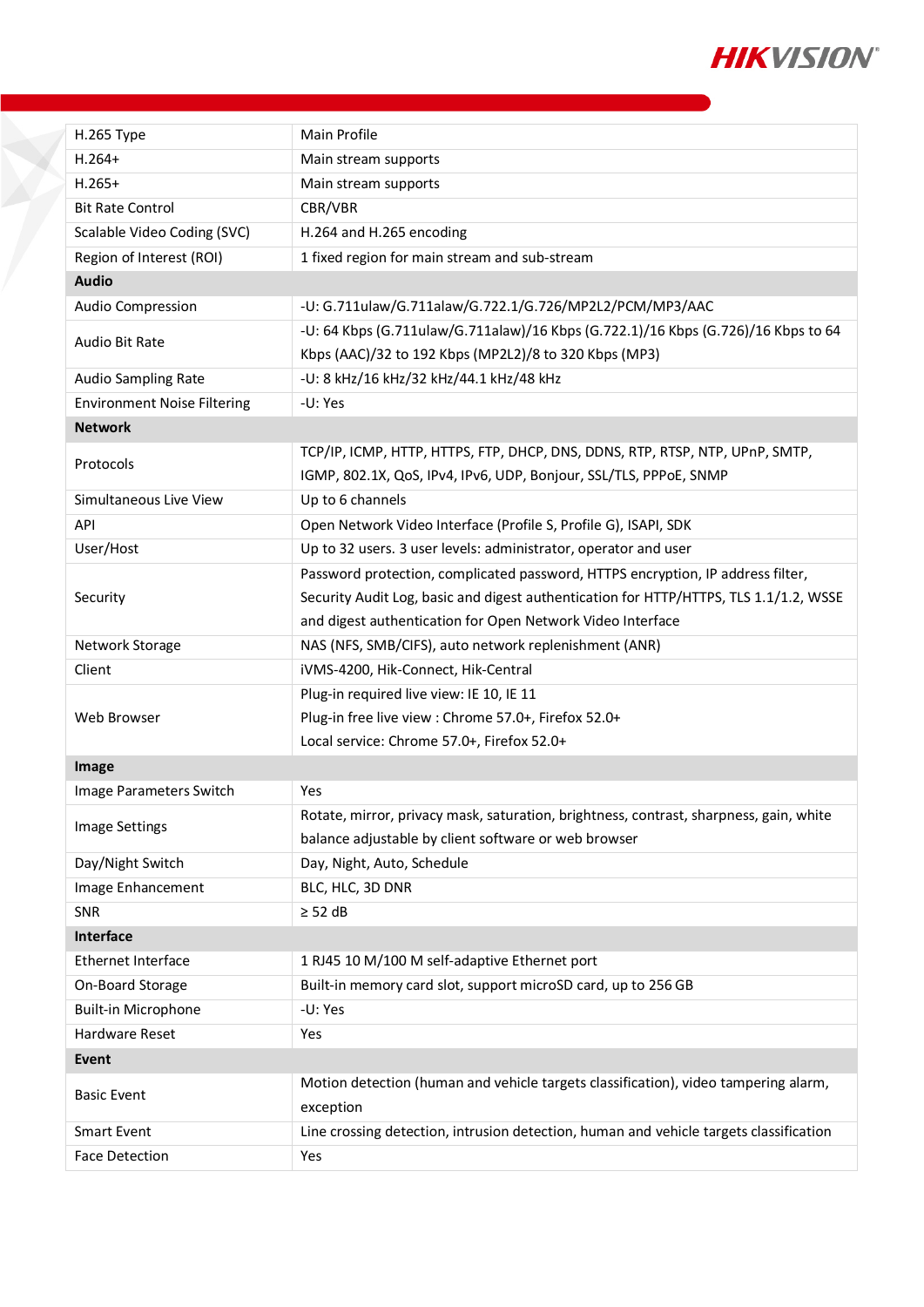

| Linkage Method                             | Upload to FTP/memory card/NAS, notify surveillance center, trigger recording, trigger    |
|--------------------------------------------|------------------------------------------------------------------------------------------|
|                                            | capture, send email                                                                      |
| Camera Material                            | Aluminum alloy body                                                                      |
|                                            | IR cover: plastic                                                                        |
| Camera Dimension                           | $\emptyset$ 70 mm × 161.7 mm ( $\emptyset$ 2.8" × 6.4")                                  |
| Package Dimension                          | $216$ mm × 121 mm × 118 mm (8.6" × 4.8" × 4.7")                                          |
| Camera Weight                              | Approx. 495 g (1.1 lb.)                                                                  |
| With Package Weight                        | Approx. 759 g (1.7 lb.)                                                                  |
| <b>Storage Conditions</b>                  | -30 °C to 60 °C (-22 °F to 140 °F). Humidity 95% or less (non-condensing)                |
| <b>Startup and Operating</b><br>Conditions | -30 °C to 60 °C (-22 °F to 140 °F). Humidity 95% or less (non-condensing)                |
| Web Client Language                        | 33 languages                                                                             |
|                                            | English, Russian, Estonian, Bulgarian, Hungarian, Greek, German, Italian, Czech, Slovak, |
|                                            | French, Polish, Dutch, Portuguese, Spanish, Romanian, Danish, Swedish, Norwegian,        |
|                                            | Finnish, Croatian, Slovenian, Serbian, Turkish, Korean, Traditional Chinese, Thai,       |
|                                            | Vietnamese, Japanese, Latvian, Lithuanian, Portuguese (Brazil), Ukrainian                |
| <b>General Function</b>                    | Anti-flicker, heartbeat, password reset via email, pixel counter                         |
| <b>Firmware Version</b>                    | V5.5.113                                                                                 |
| Software Reset                             | Yes                                                                                      |
| Power Consumption and Current              | 12 VDC, 0.5 A, max. 6 W                                                                  |
|                                            | PoE (802.3af, 36 V to 57 V), 0.2 A to 0.13 A, max. 7.2 W                                 |
| Power Supply                               | 12 VDC ± 25%, reverse polarity protection                                                |
|                                            | PoE: 802.3af, Class 3                                                                    |
| Power Interface                            | Ø5.5 mm coaxial power plug                                                               |
| Approval                                   |                                                                                          |
| EMC                                        | FCC (47 CFR Part 15, Subpart B); CE-EMC (EN 55032: 2015, EN 61000-3-2: 2014, EN          |
|                                            | 61000-3-3: 2013, EN 50130-4: 2011 +A1: 2014); RCM (AS/NZS CISPR 32: 2015); IC            |
|                                            | (ICES-003: Issue 6, 2016); KC (KN 32: 2015, KN 35: 2015)                                 |
| Safety                                     | UL (UL 60950-1); CB (IEC 60950-1:2005 + Am 1:2009 + Am 2:2013); CE-LVD (EN               |
|                                            | 60950-1:2005 + Am 1:2009 + Am 2:2013); BIS (IS 13252(Part                                |
|                                            | 1):2010+A1:2013+A2:2015)                                                                 |
| Environment                                | CE-RoHS (2011/65/EU); WEEE (2012/19/EU); Reach (Regulation (EC) No 1907/2006)            |
| Protection                                 | IP67 (IEC 60529-2013)                                                                    |

## **Available Model**

DS-2CD2083G2-I (2.8/4/6 mm) DS-2CD2083G2-IU (2.8/4/6 mm) DS-2CD2083G2-IU (2.8 mm) (Black)